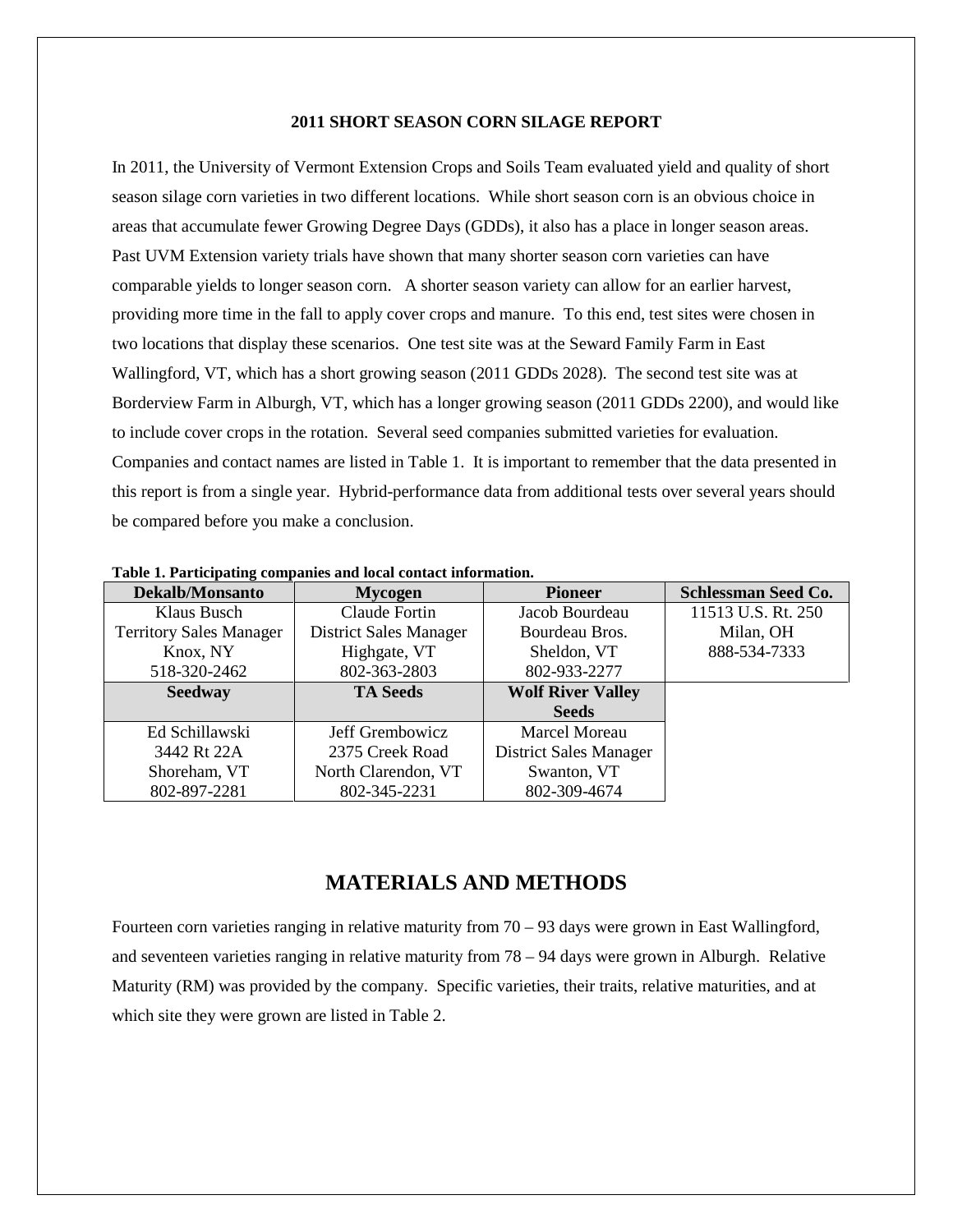| Company           | <b>Variety</b>   | RM (days) | <b>Traits</b>            | <b>East Wallingford, VT</b> | Alburgh, VT  |
|-------------------|------------------|-----------|--------------------------|-----------------------------|--------------|
| Dekalb            | DKC 40-22        | 90        | GenSS                    |                             | $\mathbf X$  |
| Dekalb            | DKC 43-10        | 93        | GenVT2P                  |                             | $\mathbf X$  |
| Dekalb            | <b>DKC</b> 44-92 | 94        | HFC, RR2                 |                             | $\mathbf X$  |
| Mycogen           | 2K126            | 82        | LL, RR2, SSX             | $\mathbf{X}$                | $\mathbf X$  |
| Mycogen           | 2J144            | 83        | <b>YGCB</b>              | $\mathbf X$                 |              |
| Mycogen           | 2P174            | 85        | RR2, YGCB                | $\mathbf X$                 | $\mathbf X$  |
| Mycogen           | 2R081            | 80        | RR <sub>2</sub>          | $\mathbf X$                 |              |
| Mycogen           | 2T222            | 85        | RR <sub>2</sub>          | X                           | $\mathbf X$  |
| Mycogen           | 2T224            | 86        | LL, RR2, SSX             | X                           | $\mathbf X$  |
| Mycogen           | F2F298           | 90        | HXI, LL, RR2             |                             | $\mathbf{X}$ |
| Mycogen           | <b>TMF2Q298</b>  | 89        | HXT, RR2, LL             |                             | $\mathbf X$  |
| Mycogen           | X21120           | 84        | Experimental<br>variety  |                             | $\mathbf X$  |
| Pioneer           | 38N85            | 92        | RR <sub>2</sub>          |                             | $\mathbf X$  |
| Schlessman        | 698 RR           | 70-75     | RR <sub>2</sub>          | $\mathbf X$                 |              |
| Seedway           | 3008VT3          | 90        | VT3                      |                             | $\mathbf X$  |
| Seedway           | E316RR           | 90        | RR <sub>2</sub>          | $\mathbf X$                 |              |
| Seedway           | <b>SW1994RR</b>  | 80        | RR <sub>2</sub>          | $\mathbf X$                 | $\mathbf X$  |
| Seedway           | <b>SW3254RR</b>  | 90        | RR <sub>2</sub>          |                             | $\mathbf X$  |
| Seedway           | SW3301L          | 93        | Leafy                    | $\mathbf X$                 | $\mathbf X$  |
| Seedway           | SWX29013         | 78        | Experimental<br>variety  |                             | X            |
| Syngenta          | N19G-GT          | 85        | <b>GT</b>                | $\mathbf X$                 |              |
| TA Seeds          | TA232-00         | 83        | No traits                | $\mathbf X$                 |              |
| TA Seeds          | TA240-18         | 84        | Agrisure® GT             | $\mathbf X$                 |              |
| <b>Wolf River</b> | 2291GT           | 91        | Agrisure <sup>®</sup> GT | $\mathbf X$                 | $\mathbf X$  |

**Table 2. Short season silage corn varieties evaluated in East Wallingford and Alburgh, VT.**

Agrisure® GT – Glyphosate herbicide (Roundup®, Touchdown®) tolerant.

GenVT2P - Genuity® VT Double PRO™ provides protection against corn earworm and other ear-feeding insects as well as fall armyworm, European corn borer, and corn earworm.

GenSS – Genuity® SmartStax™ provides protection against corn earworm, fall armyworm, Northern corn rootworm, Western bean cutworm, European corn borer, and black cutworm, as well as glyphosate herbicide (Roundup®, Touchdown®) and glufosinate-ammonium herbicide (LibertyLink®) tolerant.

GT - Glyphosate herbicide (Roundup®, Touchdown®) tolerant.

HFC – Processor Preferred® High Fermentable Corn – exhibits characteristics desired by dry mill ethanol plants.

HXI – Herculex I® provides protection against above-ground pests such as European corn borer, Western bean cutworm and black cutworm.

HXT – Herculex Xtra® provides season-long control of a variety of pests, including European corn borer, Western bean cutworm, corn rootworm, and black cutworm.

LL – Glufosinate-ammonium herbicide (LibertyLink®) tolerant.

RR2 – Roundup Ready corn is glyphosate herbicide (Roundup®, Touchdown®) tolerant.

SSX – SmartStax corn provides a broad spectrum of insect control, using multiple modes of action, as well as glyphosate herbicide (Roundup Ready®, Touchdown®) and glufosinate-ammonium (LibertyLink®) tolerance.

VT3 – YieldGard VT Triple™ uses VecTran™ technology which stacks insect- and weed-control traits in one variety. Provides glyphosate herbicide (Roundup®, Touchdown®) tolerance, as well as protection against Western corn rootworms, Northern corn rootworms,

 European corn borers, black cutworms, stalk borers, wireworms, white grubs, seed corn maggots, early flea beetles, and corn earworms. YGCB – YieldGard® against corn borer.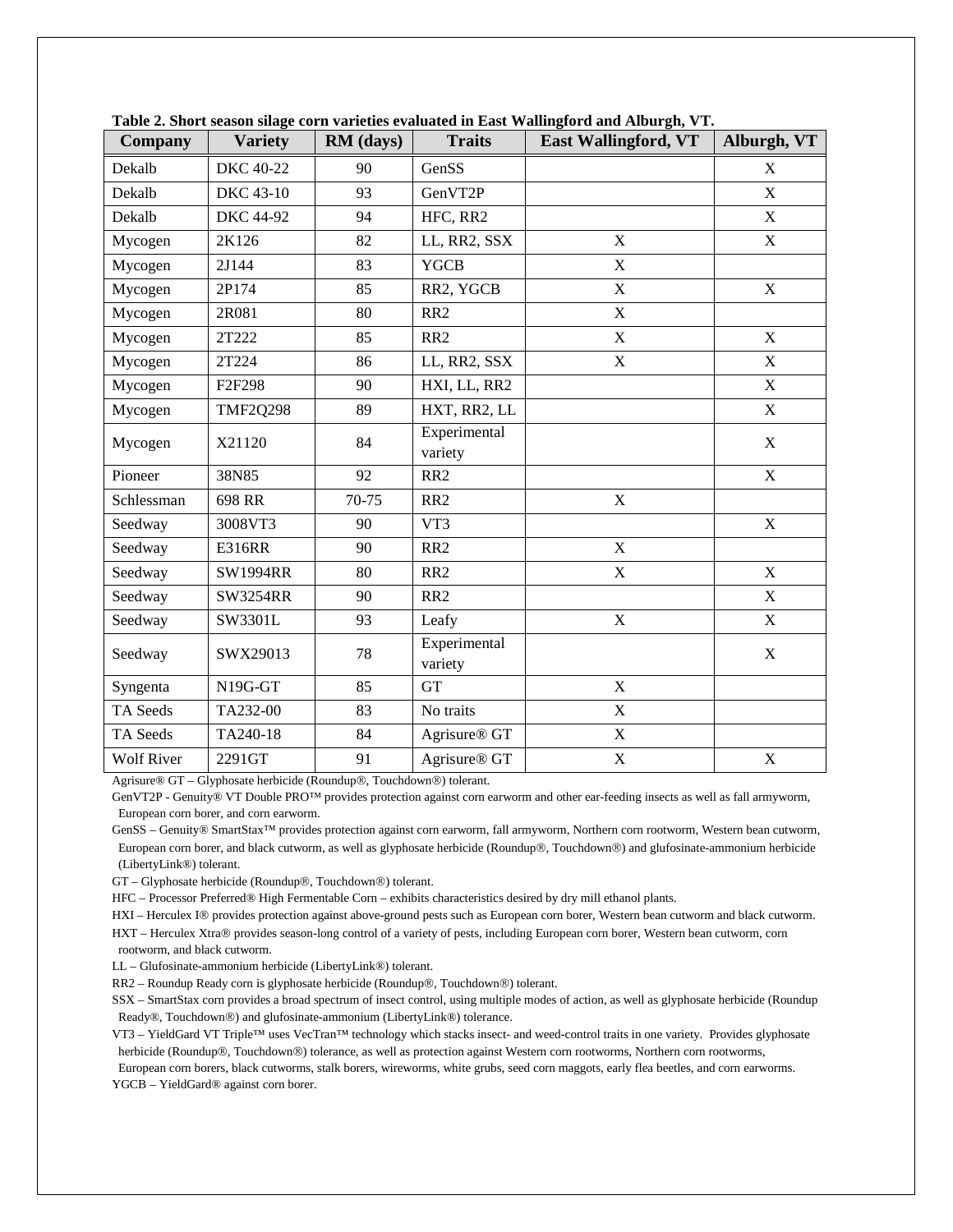The soil type in East Wallingford is a Tioga fine sandy loam. The previous crop was silage corn followed by a winter rye cover crop. Starter fertilizer (16-8-14) was applied at a rate of 250 lbs acre<sup>-1</sup>. Treatments were planted with a John Deere 7000 at a rate of 32,000 seeds acre<sup>-1</sup> on 8-June. Lumax (S-metolachlor, atrazine, and mesotrione) was used for weed control at a rate of 2.5 qt acre<sup>-1</sup>. The plot design was a randomized complete block with two replications. Treatments were varieties. Plots were two rows spaced at 30 inches which ran the length of the field. Population was taken at the time of harvest. On 5- October, an 87.5 ft<sup>2</sup> subplot was harvested by hand and weighed with a platform scale. A subsample of ten plants was chopped with a Troy-Bilt chipper shredder, mixed, and a sample collected and vacuum sealed into 10" x 13" 3 Mil Poly Nylon Vacuum Bags (Uline, model number S-7558) with a Uline 20" Vacuum Sealer (model number H-1075). Samples were then sent to Cumberland Valley Analytical Services in Hagerstown, MD for quality analysis. Dry matter yields were calculated and then adjusted to 35% dry matter. Trial specifics can be found in Table 3.

The soil type at the Alburgh location was a Benson rocky silt loam. The seedbed was spring disked followed by spike tooth harrow. The previous crop was wheat. Starter fertilizer (10-20-20) was applied at a rate of 260 lbs acre<sup>-1</sup>. Two-row, 40' plots were planted with a John Deere 1750 planter on 1-June. The seeding rate was  $34,000$  seeds acre<sup>-1</sup>. The plot design was a randomized complete block with two replications. Treatments were varieties. Cinch ATZ Lite at 3 pints acre<sup>-1</sup> and Accent at  $3/4$  oz acre<sup>-1</sup> were sprayed post emergence for weed control. Ammonium sulfate was side-dressed at a rate of 99 lbs N acre<sup>-1</sup> at the V6 growth stage. On 7-October, the corn was harvested by a John Deere 2-row chopper and the forage wagon was weighed on a platform scale. Population was taken at the time of harvest, and each treatment was evaluated for percent lodging. A subsample of the harvested material was collected and vacuum sealed into 10" x 13" 3 Mil Poly Nylon Vacuum Bags (Uline, model number S-7558) with a Uline 20" Vacuum Sealer (model number H-1075) and sent to Cumberland Valley Analytical Services in Hagerstown, MD for quality analysis. Dry matter yields were calculated and then adjusted to 35% dry matter. Trial specifics can be found in Table 3.

| <b>Trial information</b> | <b>Seward Family Farm</b> | <b>Borderview Farm</b>          |
|--------------------------|---------------------------|---------------------------------|
|                          | E. Wallingford, VT        | Alburgh, VT                     |
| Soil type                | Fine sandy loam           | Rocky silt loam                 |
| Previous crop            | Corn, winter rye          | Spring wheat                    |
| Row width (in.)          | 30                        | 30                              |
| Planting date            | 8-June                    | 1-June                          |
| Harvest date             | 5-October                 | 7-October                       |
| Tillage operations       | Spring plow, disk         | Spring disk, spike tooth harrow |
| Starter fertilizer       | 250 lbs $ac^{-1}$ 16-8-14 | 260 lbs $ac^{-1}$ 10-20-20      |
| Sidedress                | None                      | 99 lbs $ac^{-1}N$               |

| Table 3. 2011 short season corn trial specifics at two locations, East Wallingford, VT and Alburgh, VT. |  |  |
|---------------------------------------------------------------------------------------------------------|--|--|
|                                                                                                         |  |  |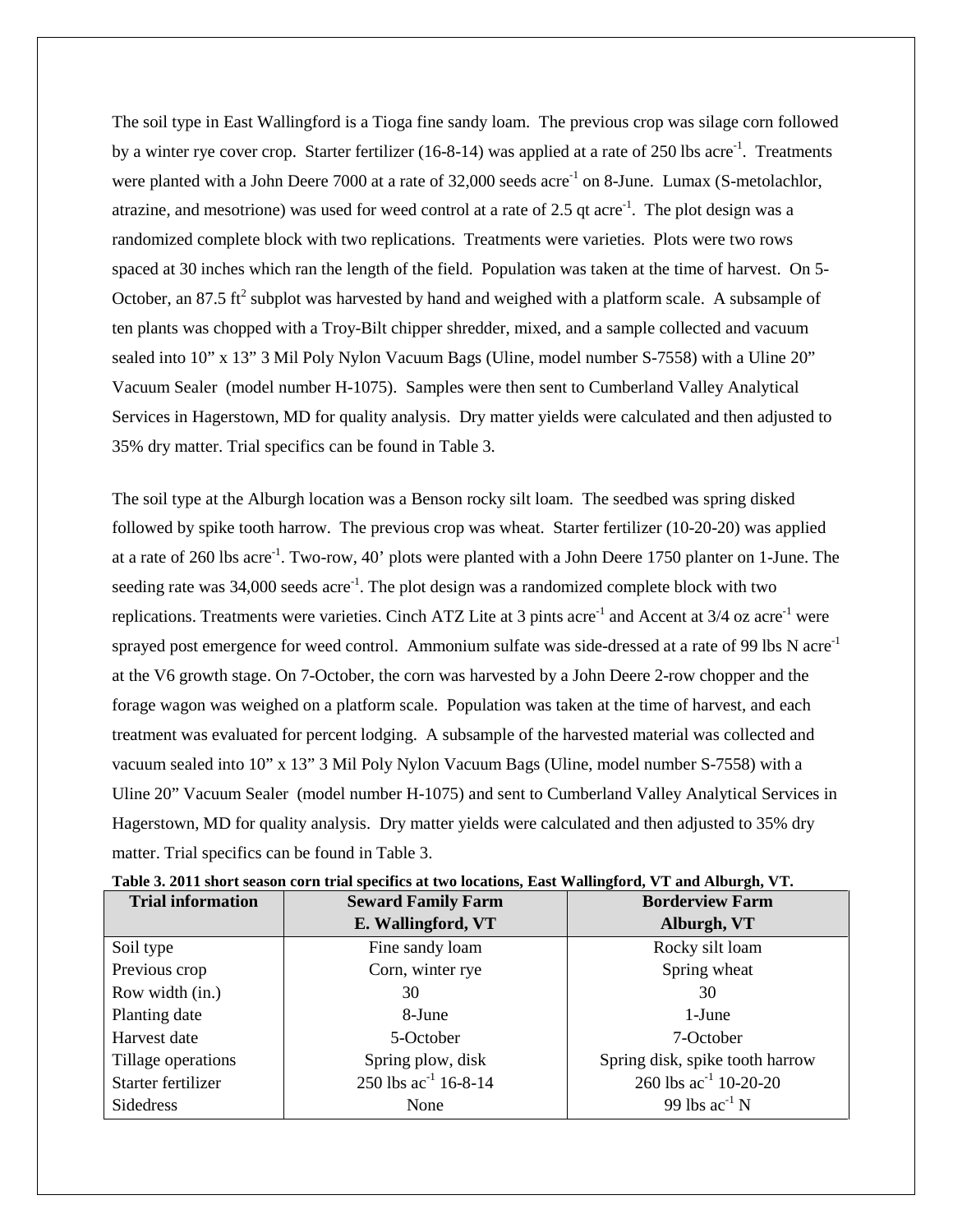Silage quality was analyzed using wet chemistry at Cumberland Valley Analytical Services in Hagerstown, MD. Plot samples were vacuum-sealed and sent overnight to the lab where they were analyzed for crude protein (CP), starch, acid detergent fiber (ADF), neutral detergent fiber (NDF), and 30 hour digestible NDF (dNDF). Mixtures of true proteins, composed of amino acids, and nonprotein nitrogen make up the CP content of forages. The CP content of forages is determined by measuring the amount of nitrogen and multiplying by 6.25. The bulky characteristics of forage come from fiber. Forage feeding values are negatively associated with fiber since the less digestible portions of plants are contained in the fiber fraction. The detergent fiber analysis system separates forages into two parts: cell contents, which include sugars, starches, proteins, nonprotein nitrogen, fats and other highly digestible compounds; and the less digestible components found in the fiber fraction. The total fiber content of forage is contained in the neutral detergent fiber (NDF). Chemically, this fraction includes cellulose, hemicellulose, and lignin. Because of these chemical components and their association with the bulkiness of feeds, NDF is closely related to feed intake and rumen fill in cows. Recently, forage testing laboratories have begun to evaluate forages for NDF digestibility (dNDF). Evaluation of forages and other feedstuffs for dNDF is being conducted to aid prediction of feed energy content and animal performance. Research has demonstrated that lactating dairy cows will eat more dry matter and produce more milk when fed forages with optimum dNDF. Forages with increased dNDF will result in higher energy values and, perhaps more importantly, increased forage intakes. Forage dNDF can range from 20 – 80% NDF.

Net energy of lactation (NEL) is calculated based on concentrations of NDF and ADF. NEL can be used as a tool to determine the quality of a ration, but should not be considered the sole indicator of the quality of a feed, as NEL is affected by the quantity of a cow's dry matter intake, the speed at which her ration is consumed, the contents of the ration, feeding practices, the level of her production, and many other factors. Most labs calculate NEL at an intake of three times maintenance. Starch can also have an effect on NEL, where the greater the starch content, the higher the NEL (measured in Mcal per pound of silage), up to a certain point. High grain corn silage can have average starch values exceeding 40%, although levels greater than 30% are not considered to affect energy content, and might in fact have a negative impact on digestion. Starch levels vary from field to field, depending on growing conditions and variety.

The silage performance indices of milk per acre and milk per ton were calculated using a model developed by researchers at the University of Wisconsin. Milk per ton measures the pounds of milk that could be produced from a ton of silage. This value is generated by approximating a balanced ration meeting animal energy, protein, and fiber needs based on silage quality. The value is based on a standard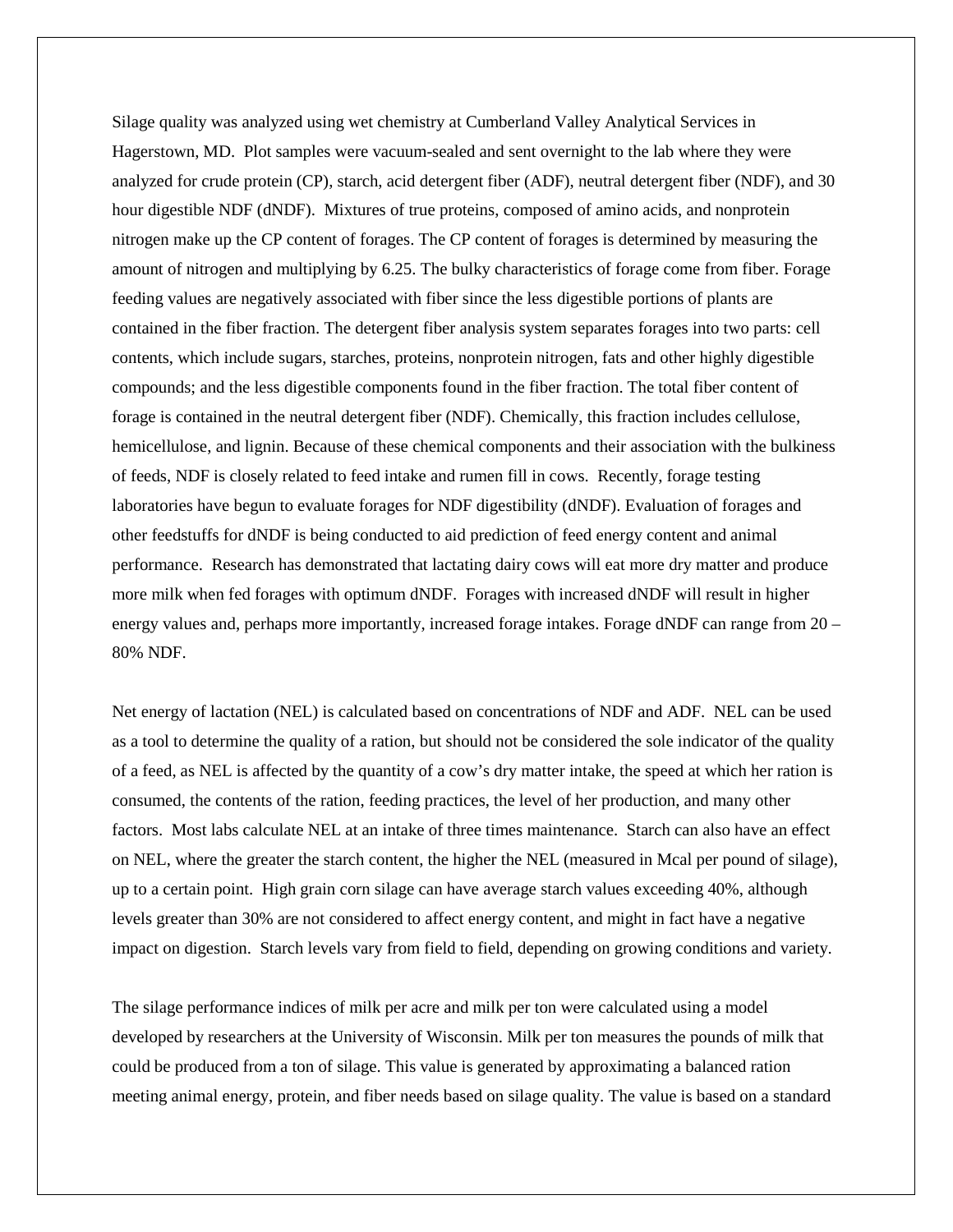cow weight and level of milk production. Milk per acre is calculated by multiplying the milk per ton value by silage dry matter yield. Therefore milk per ton is an overall indicator of forage quality and milk per acre an indicator of forage yield and quality. Milk per ton and milk per acre calculations provide relative rankings of forage samples, but should not be considered as predictive of actual milk responses in specific situations for the following reasons:

1) Equations and calculations are simplified to reduce inputs for ease of use,

2) Farm to farm differences exist,

3) Genetic, dietary, and environmental differences affecting feed utilization are not considered.

Yield data and stand characteristics were analyzed using mixed model analysis using the mixed procedure of SAS (SAS Institute, 1999). Replications within trials were treated as random effects, and hybrids were treated as fixed. Hybrid mean comparisons were made using the Least Significant Difference (LSD) procedure when the F-test was considered significant  $(p<0.10)$ .

Variations in yield and quality can occur because of variations in genetics, soil, weather, and other growing conditions. Statistical analysis makes it possible to determine whether a difference among hybrids is real or whether it might have occurred due to other variations in the field. At the bottom of each table a LSD value is presented for each variable (i.e. yield). Least Significant Differences (LSD's) at the 0.10 level of significance are shown. Where the difference between two hybrids within a column is equal to or greater than the LSD value at the bottom of the column, you can be sure that for 9 out of 10 times, there is a real difference between the two hybrids. Hybrids that were not significantly lower in performance than the highest hybrid in a particular column are indicated with an asterisk. In the example below, hybrid C is significantly different from hybrid A but not from hybrid B. The difference between C and B is equal to 1.5, which is less than the LSD value of 2.0. This means that these hybrids did not differ in yield. The difference between C and A is equal to 3.0 which is greater than the LSD value of 2.0. This means that the yields of these hybrids were significantly different from one another. The asterisk indicates that hybrid B was not significantly lower than the top yielding hybrid C, indicated in bold.

| <b>Hybrid</b> | Yield  |
|---------------|--------|
| A             | 6.0    |
| R             | $7.5*$ |
| C             | $9.0*$ |
| LSD.          | 2.0    |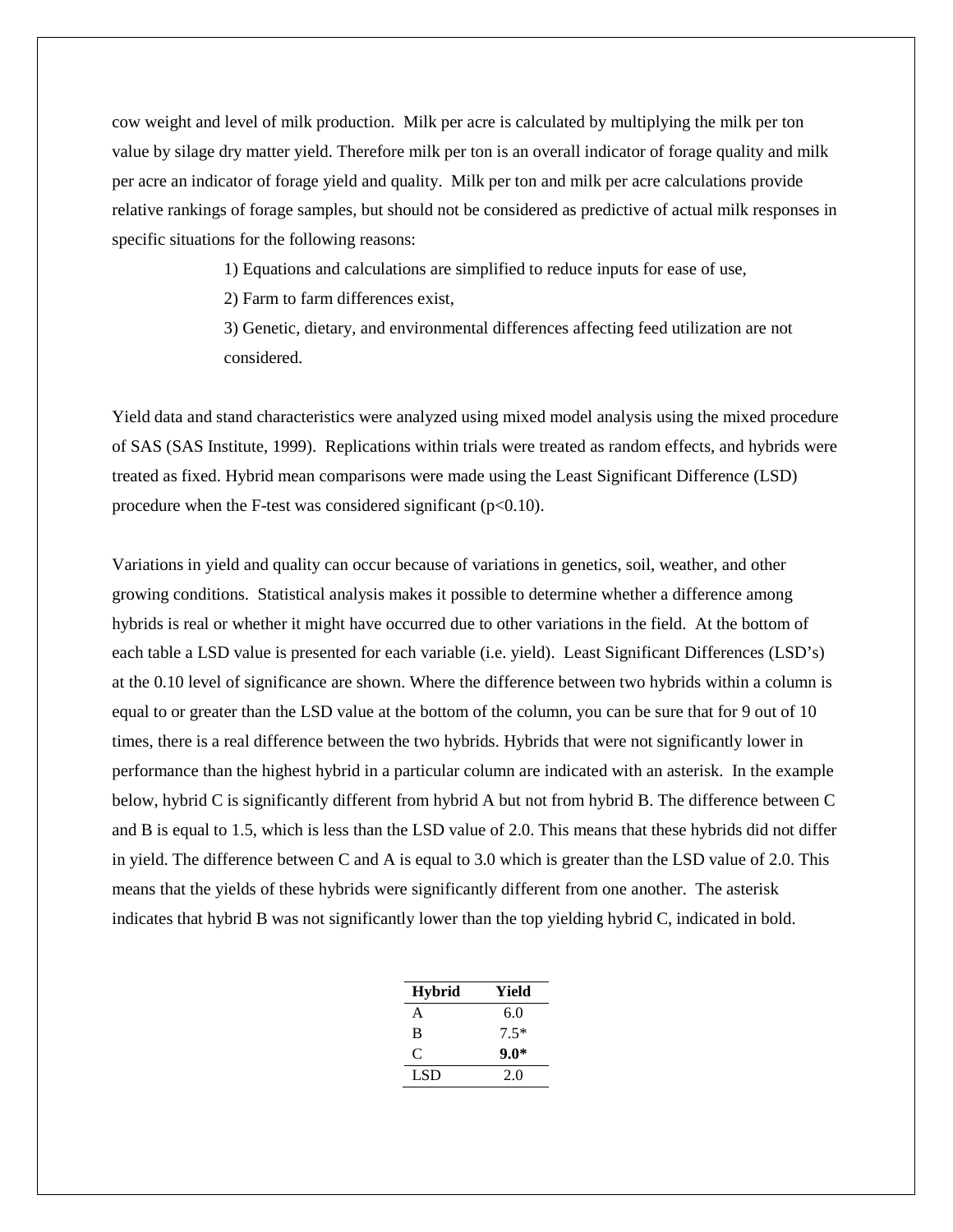## **RESULTS**

April and May 2011 brought excessive rainfall and floods throughout Vermont, saturating many fields and delaying planting on many farms. In August, Tropical Storm Irene hit the Northeast, dumping 4-6" of rain in East Wallingford (Table 4) and Alburgh (Table 5). Weather data is based on National Weather Service data from cooperative observer stations in Rutland and South Hero, VT, which are in close proximity to the variety trials. Historical averages are for 30 years of data (1971-2000).

| East Wallingford, VT              | June    | July | August | September |  |  |  |  |
|-----------------------------------|---------|------|--------|-----------|--|--|--|--|
| Average temperature $(^{\circ}F)$ | 64      | 70.6 | 67.8   | 62.2      |  |  |  |  |
| Departure from normal             | $-0.8$  | 1.4  | 1.3    | 2.2       |  |  |  |  |
|                                   |         |      |        |           |  |  |  |  |
| Precipitation (inches)            | 4.38    | 4.88 | 11.24  | 8.48      |  |  |  |  |
| Departure from normal             | 0.53    | 0.3  | 7.17   | 4.33      |  |  |  |  |
|                                   |         |      |        |           |  |  |  |  |
| Growing Degree Days (base 50°F)   | 419     | 620  | 536    | 453       |  |  |  |  |
| Departure from normal             | $-25.5$ | 25.9 | 2.3    | 141       |  |  |  |  |

**Table 4. Data from a weather station in close proximity to East Wallingford, VT.**

| Table 5. Data from a weather station in close proximity to Alburgh, VT. |  |  |
|-------------------------------------------------------------------------|--|--|
|-------------------------------------------------------------------------|--|--|

|                                   |         | $\sim$  |         |           |
|-----------------------------------|---------|---------|---------|-----------|
| Alburgh, VT                       | June    | July    | August  | September |
| Average temperature $(^{\circ}F)$ | 67.1    | 74.4    | $70.4*$ | $63.8*$   |
| Departure from normal             | 1.3     | 3.3     | 1.6     | 5.8       |
|                                   |         |         |         |           |
| Precipitation (inches)            | $3.52*$ | $3.68*$ | 10.2    | 5.56      |
| Departure from normal             | 0.09    | $-0.29$ | 6.38    | 2.10      |
|                                   |         |         |         |           |
| Growing Degree Days (base 50°F)   | 513     | 732     | 563     | 392       |
| Departure from normal             | 39.0    | 79.5    | $-27.0$ | 79.5      |

\*Due to missing data from the South Hero station, precipitation from March to July 2011, and average temperatures for August and September 2011 are taken from an observer station in Burlington, VT.

### *East Wallingford Results*

Varieties grown in East Wallingford are ranked by dry matter yields at harvest in Table 6. The data presented in the table is of two replications. There were no significant yield differences among the varieties. The lack of significant yield difference may have been due to stand variability among the two replicates. Poor early season conditions may have led to reduced populations. Plant populations were lower than the recommended 30,000 to 32,000 plants acre<sup>-1</sup>. There was a significant difference among variety quality parameters. Mycogen variety 2J144 had the highest CP concentration (8.45%), but was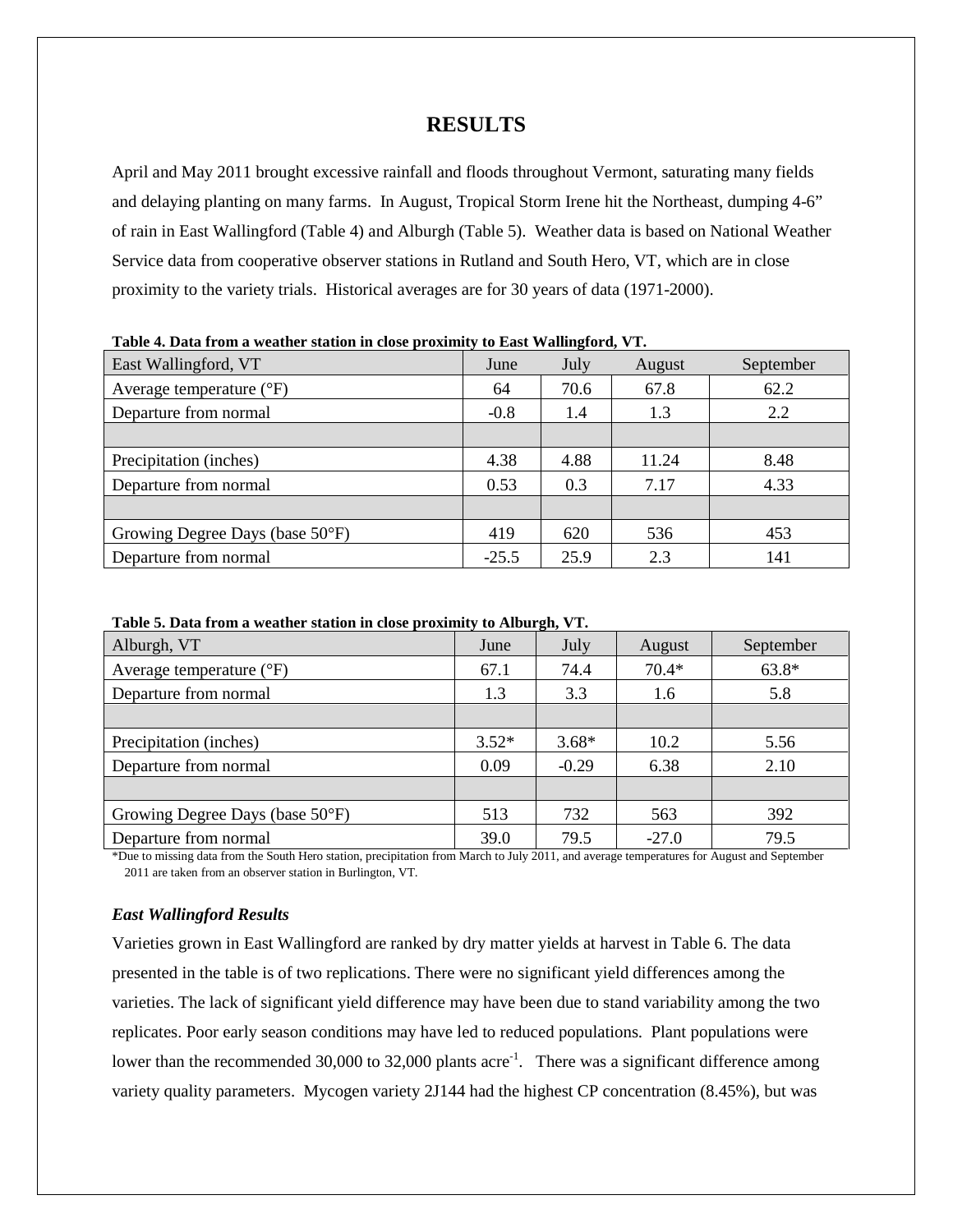not significantly different from 2R081 (Mycogen), 2T222 (Mycogen), 2T244 (Mycogen), SW1994RR (Seedway), SW3301L (Seedway), or TA232-00 (TA Seeds). Varieties differed significantly in fiber concentration but not fiber digestibility. Corn varieties also differed significantly in starch content. Wolf River variety 2291GT had the highest starch content but was not significantly different from the varieties N19G-GT (Syngenta), 2K126 (Mycogen), 2T244, 2J144, 2R081, TA232-00, TA240-18, or 698RR (Schlessman). The Wolf River variety 2291GT also performed highest in NEL and milk per ton. Varieties did not differ in pounds milk per acre.

| Hybrid          | RM   | Harvest  | Yield                | Pop.<br>Forage quality characteristics |         |            |            |           |               |            | Milk per   |            |
|-----------------|------|----------|----------------------|----------------------------------------|---------|------------|------------|-----------|---------------|------------|------------|------------|
|                 |      | moisture | 35%                  |                                        | CP      | <b>ADF</b> | <b>NDF</b> | dNDF      | <b>Starch</b> | <b>NEL</b> | ton        | acre       |
|                 |      |          | DM                   | plants                                 |         |            |            |           |               | Mcal       |            |            |
|                 |      | $\%$     | $T$ ac <sup>-1</sup> | $ac^{-1}$                              | $\%$    | $\%$       | $\%$       | $\%$      | $\%$          | $1b^{-1}$  | <b>lbs</b> | <b>lbs</b> |
| <b>E316RR</b>   | 90   | $72.7*$  | 18.2                 | 26400                                  | 7.00    | 34.3       | 56.4       | 52.3      | 23.9          | 0.68       | 2360       | 43000      |
| 2T222           | 86   | $71.0*$  | 17.9                 | 30600                                  | $7.75*$ | 31.8       | 52.4       | 50.6      | 27.6          | 0.70       | 2330       | 41600      |
| N19G-GT         | 85   | 70.9*    | 17.3                 | 27400                                  | 7.05    | 29.1*      | $50.1*$    | 54.1      | $32.1*$       | $0.72*$    | 2580*      | 44400      |
| 2291GT          | 91   | 68.2     | 16.4                 | 24900                                  | 7.20    | 27.9*      | $47.1*$    | 55.8      | $33.3*$       | $0.74*$    | 2700*      | 44300      |
| 2K126           | 82   | $70.8*$  | 16.3                 | 28900                                  | 6.95    | $30.6*$    | 48.4*      | 54.4      | $30.3*$       | $0.72*$    | 2320       | 37700      |
| 2T244           | 86   | $70.4*$  | 15.9                 | 26900                                  | $8.10*$ | 28.3*      | 46.9*      | 55.3      | $30.8*$       | $0.74*$    | 2620*      | 41700      |
| <b>SW1994RR</b> | 80   | $71.0*$  | 15.8                 | 23900                                  | 7.90*   | 31.2*      | 52.7       | 53.1      | 27.9          | 0.70       | 2510*      | 39800      |
| 2J144           | 83   | 68.6     | 15.0                 | 25400                                  | $8.45*$ | $27.8*$    | $48.5*$    | 52.8      | $31.6*$       | $0.72*$    | 2580*      | 38800      |
| 2R081           | 80   | $71.0*$  | 14.8                 | 19400                                  | 7.90*   | 29.8*      | 49.2*      | 55.3      | $30.3*$       | 0.71       | 2560*      | 38000      |
| TA232-00        | 83   | 65.5     | 13.9                 | 22700                                  | $8.00*$ | 28.9*      | 49.0*      | 54.1      | $30.2*$       | $0.73*$    | 2610*      | 36400      |
| TA240-18        | 84   | $69.2*$  | 13.6                 | 24900                                  | 7.45    | $30.1*$    | $48.1*$    | 53.6      | $31.0*$       | $0.72*$    | 2330       | 31700      |
| SW3301L         | 93   | $72.7*$  | 13.5                 | 22200                                  | $7.65*$ | 35.4       | 57.8       | 53.0      | 21.3          | 0.67       | 2340       | 31700      |
| 2P174           | 85   | $70.3*$  | 13.3                 | 25600                                  | 7.35    | $29.5*$    | 49.5*      | 54.5      | $30.6*$       | $0.72*$    | 2560*      | 34500      |
| 698RR           | 70   | 60.0     | 13.2                 | 20400                                  | 5.95    | 30.7*      | $51.3*$    | 55.4      | 29.8*         | $0.73*$    | 2610*      | 34300      |
| LSD(0.10)       |      | 3.7      | <b>NS</b>            | <b>NS</b>                              | 0.86    | 3.4        | 5.0        | <b>NS</b> | 4.7           | 0.03       | 218        | <b>NS</b>  |
|                 | Mean | 69.5     | 15.4                 | 25000                                  | 7.48    | 30.4       | 50.5       | 53.9      | 29.3          | 0.71       | 2500       | 38400      |

**Table 6. 2011 yield and quality of 14 short season silage corn varieties trialed in East Wallingford, VT.**

NS – no statistical significance was determined between varieties.

\* Varieties that did not perform significantly lower than the top performing variety in a particular column are indicated with an asterisk.

Figure 1 displays the relationship between milk per ton and milk per acre. The dotted lines dividing the figure into four quadrants represent the mean milk per ton and milk per acre for the location. Therefore hybrids that fall above or to the right of the lines performed better than the trial average and hybrids below or to the left of the lines performed below average. Based on the data from this one location the varieties 2291GT, N19G-GT, SW1994RR, 2T224, and 2J144 all performed above average for both yield and quality.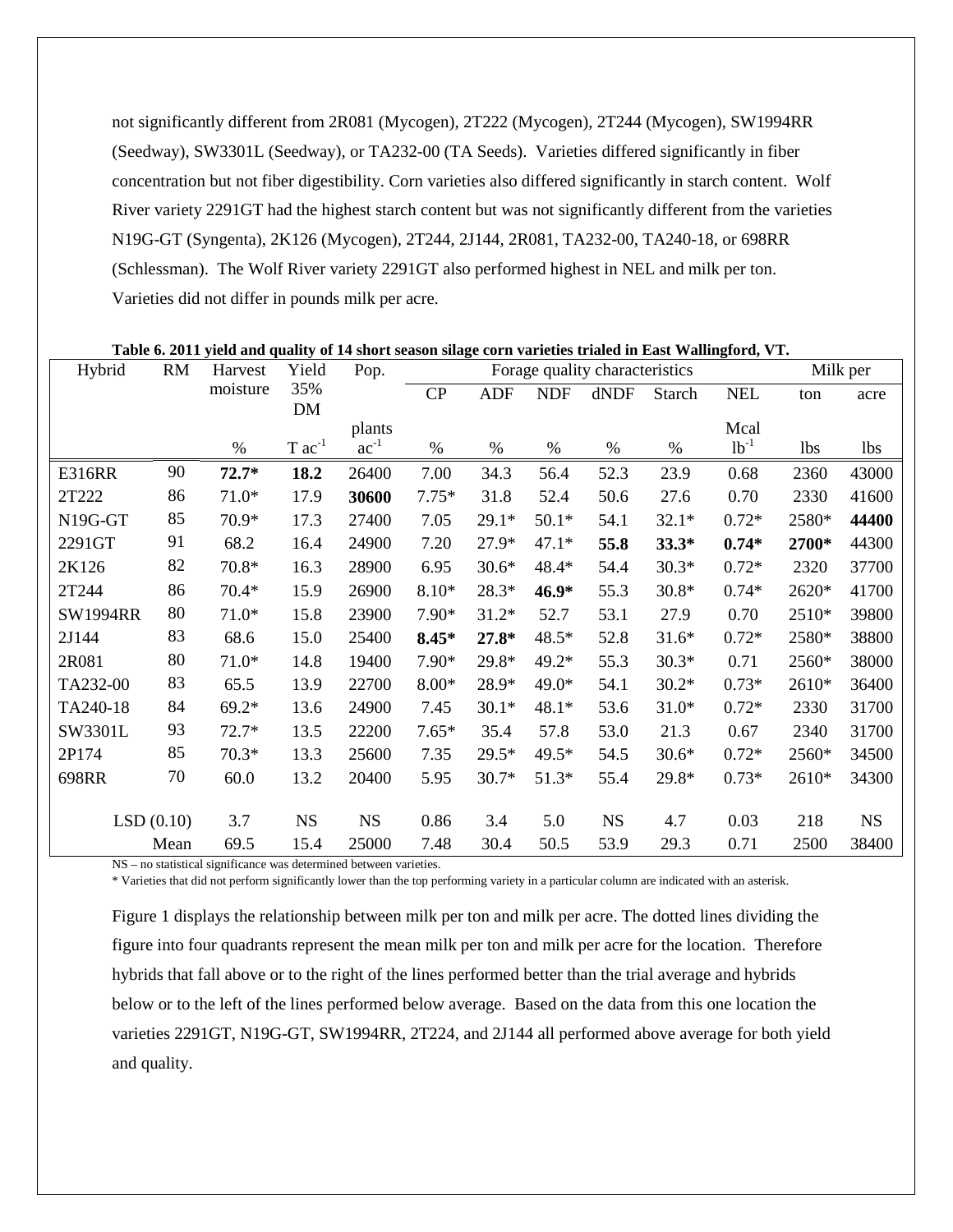

**Figure 1. Relationship between milk per ton and milk per acre for short season corn silage varieties grown in East Wallingford, VT.** *Dotted lines represent the mean milk per ton and milk per acre for the location.*

### *Alburgh Results*

In Alburgh, the corn trial was harvested at moisture levels below the recommended range of 60 to 70% whole plant moisture. Rain prevented the trial from being harvested at the proper moisture content. The Seedway variety SW3301L yielded the highest, although not significantly different from DKC43-10 (Dekalb), X21120 (Mycogen), DKC44-92 (Dekalb), 3008VT3 (Seedway), or 2T222 (Table 7 and Figure 2). Significant lodging was recorded in Alburgh due to raccoons and Tropical Storm Irene. Some plots had up to 50% lodged plants, although some lodged plants were still harvestable.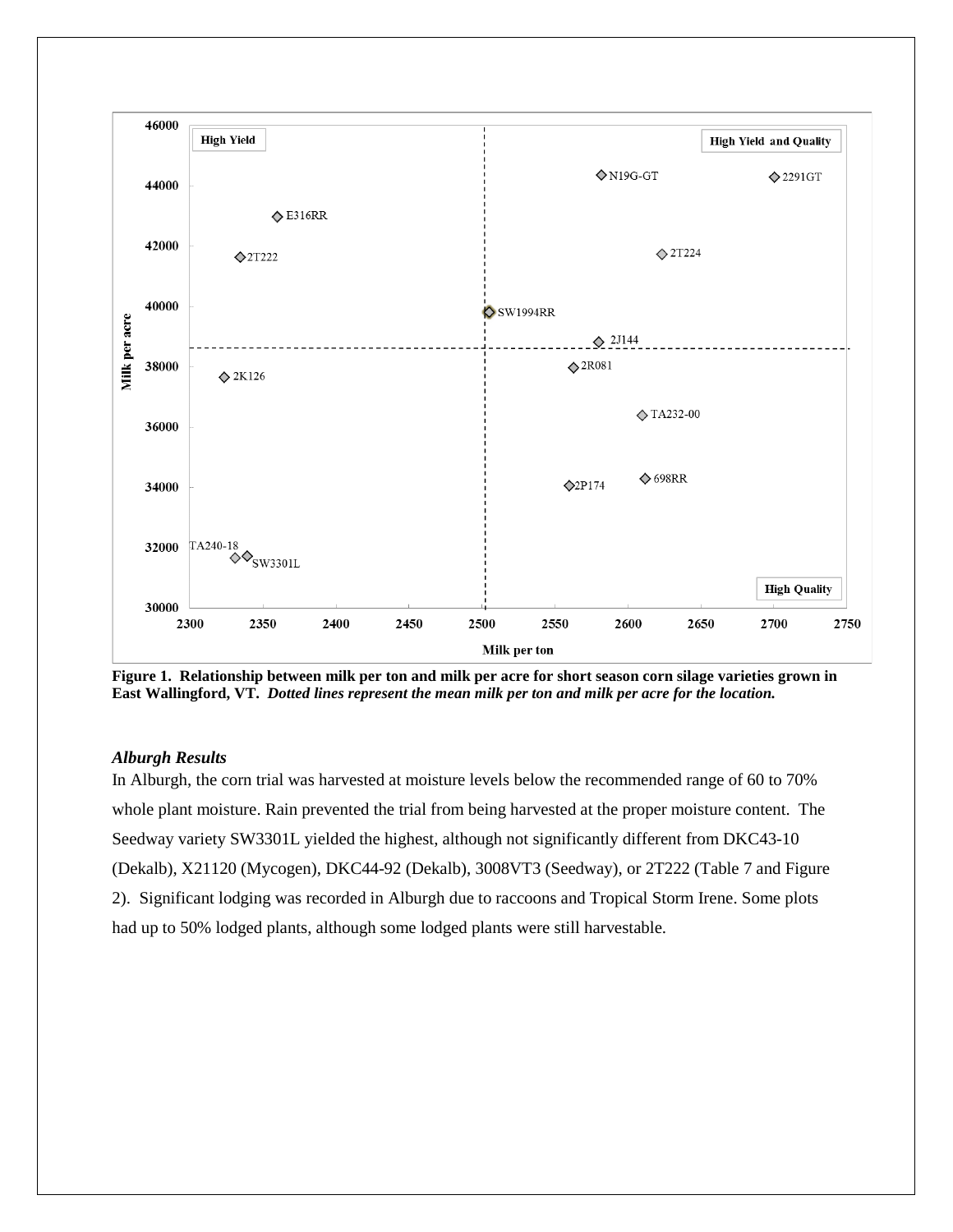| Hybrid                                                          | <b>RM</b> | Harvest  | Yield                | Harvest          | Plants    |
|-----------------------------------------------------------------|-----------|----------|----------------------|------------------|-----------|
|                                                                 |           | moisture | 35% DM               | population       | lodged    |
|                                                                 |           | $\%$     | $T$ ac <sup>-1</sup> | plants $ac^{-1}$ | $\%$      |
| SW3301L                                                         | 93        | 53.0*    | $22.5*$              | 24100            | 50.0      |
| <b>DKC</b> 43-10                                                | 93        | 52.6*    | $20.7*$              | 26500            | 15.0      |
| X21120                                                          | 84        | 45.3     | 19.6*                | 26000            | 5.00      |
| <b>DKC 44-92</b>                                                | 94        | 55.8*    | $19.3*$              | 23400            | 32.5      |
| 3008VT3                                                         | 90        | $55.1*$  | $17.3*$              | 23300            | 25.0      |
| 2T222                                                           | 85        | 45.1     | $17.0*$              | 23100            | 7.50      |
| <b>TMF2Q298</b>                                                 | 89        | 52.2     | 16.4                 | 24400            | 37.5      |
| 38N85                                                           | 92        | 50.6     | 16.1                 | 27300            | 10.0      |
| SWX29013                                                        | 78        | 43.9     | 15.6                 | 28900            | 0.00      |
| F2F298                                                          | 90        | $52.5*$  | 15.5                 | 26400            | 32.5      |
| DKC 40-22                                                       | 90        | 54.0*    | 15.1                 | 24200            | 22.5      |
| <b>SW1994RR</b>                                                 | 80        | 47.6     | 13.2                 | 23200            | 2.50      |
| 2291GT                                                          | 91        | 50.5     | 13.2                 | 28400            | 30.0      |
| 2K126                                                           | 82        | 51.5     | 12.9                 | 30100            | 10.0      |
| 2T224                                                           | 86        | 49.4     | 12.6                 | 25600            | 10.0      |
| 2P174                                                           | 85        | $54.2*$  | 11.4                 | 23400            | 2.50      |
| <b>SW3254RR</b>                                                 | 90        | 58.0*    | 9.8                  | 20400            | 42.5      |
|                                                                 |           |          |                      |                  |           |
|                                                                 | LSD(0.10) | 5.7      | 6.1                  | <b>NS</b>        | <b>NS</b> |
| NS no statistical significance was determined between variaties | Means     | 51.2     | 15.8                 | 25200            | 19.7      |

**Table 7. Harvest characteristics of 17 short season corn silage varieties – Alburgh, VT.**

NS – no statistical significance was determined between varieties.

\* Varieties that did not perform significantly lower than the top performing variety in a particular column are indicated with an asterisk.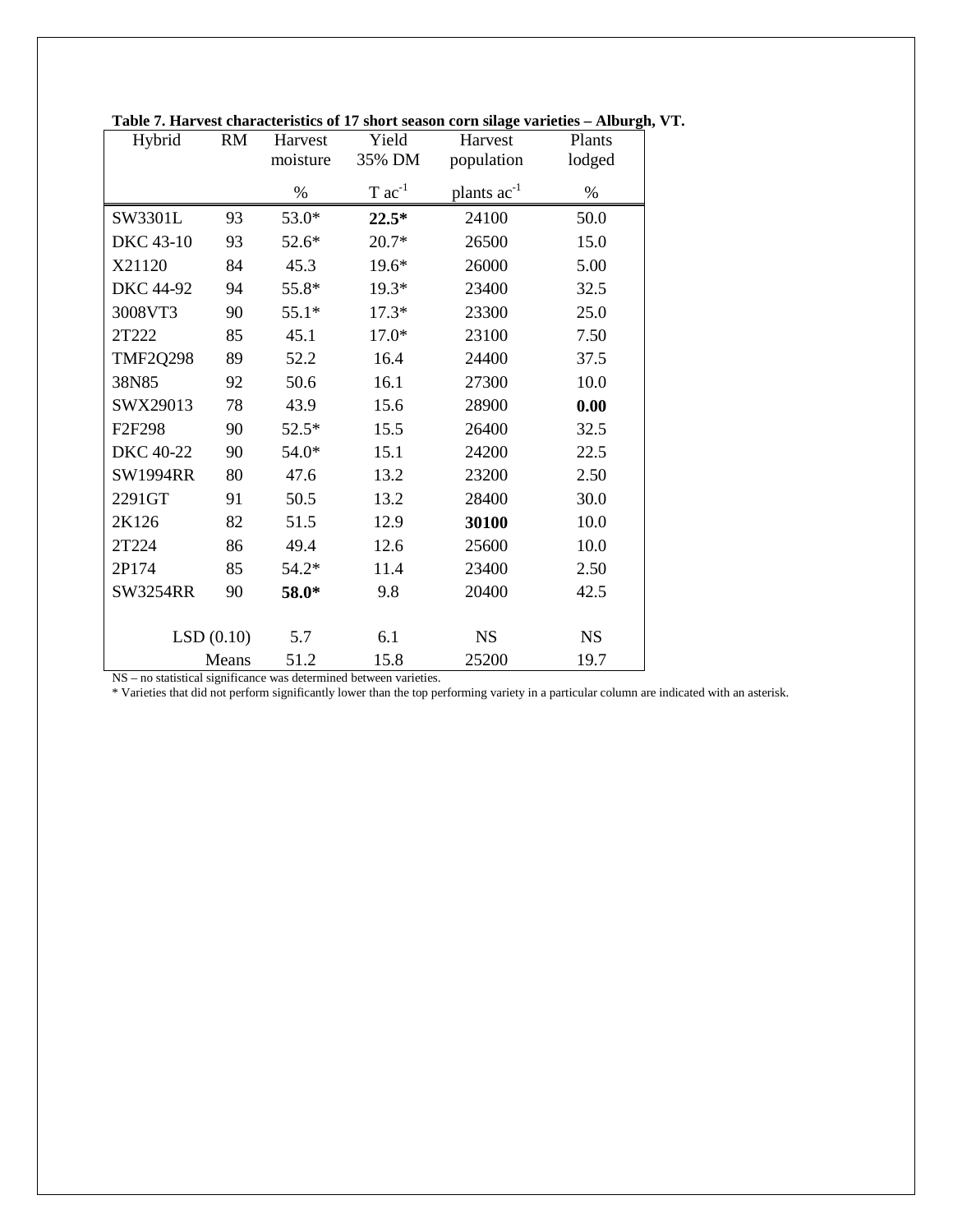

**Figure 2. Short season silage corn yields in Alburgh, VT.**

| Hybrid           | <b>RM</b> | Forage quality characteristics |           |            |         |           |            | Milk per   |            |
|------------------|-----------|--------------------------------|-----------|------------|---------|-----------|------------|------------|------------|
|                  |           | CP                             | ADF       | <b>NDF</b> | dNDF    | Starch    | <b>NEL</b> | ton        | acre       |
|                  |           |                                |           |            |         |           | Mcal       |            |            |
|                  |           | %                              | %         | $\%$       | %       | $\%$      | $1b^{-1}$  | <b>lbs</b> | <b>lbs</b> |
| SW3301L          | 93        | 6.95                           | 24.2      | 41.3       | 53.5    | 36.7      | 0.76       | 2890       | 22700*     |
| <b>DKC</b> 43-10 | 93        | 6.95                           | 22.5      | 37.8       | 55.7    | 40.0      | $0.77*$    | 2960       | 21200*     |
| X21120           | 84        | 7.85                           | 19.9      | 34.5       | 52.4    | 42.5      | $0.79*$    | 2840       | 19400*     |
| DKC 44-92        | 94        | 6.90                           | 22.1      | 36.7       | 55.7    | 40.1      | $0.78*$    | 2900       | 19500*     |
| 3008VT3          | 90        | 7.40                           | 24.1      | 39.3       | 52.6    | 37.0      | 0.76       | 2690       | 15800      |
| 2T222            | 85        | 7.10                           | 20.6      | 34.8       | 52.1    | 43.9      | $0.80*$    | 2880       | 17100*     |
| <b>TMF2Q298</b>  | 89        | 7.95                           | 23.2      | 37.3       | 52.6    | 36.3      | $0.78*$    | 2750       | 15800      |
| 38N85            | 92        | 7.55                           | 21.1      | 35.2       | 54.3    | 39.5      | $0.79*$    | 2940       | 16600      |
| SWX29013         | 78        | 7.05                           | 21.8      | 37.1       | $62.0*$ | 41.2      | $0.78*$    | 3010       | 16500      |
| F2F298           | 90        | 7.15                           | 23.3      | 38.1       | $63.0*$ | 37.7      | $0.78*$    | 2960       | 16100      |
| DKC 40-22        | 90        | 6.75                           | 24.8      | 39.0       | 48.8    | 37.1      | 0.76       | 2530       | 13600      |
| <b>SW1994RR</b>  | 80        | 7.30                           | 21.1      | 34.5       | 56.3    | 41.7      | $0.80*$    | 2890       | 13500      |
| 2291GT           | 91        | 6.75                           | 26.1      | 43.0       | 45.9    | 34.6      | 0.75       | 2570       | 12000      |
| 2K126            | 82        | 7.25                           | 24.0      | 40.7       | 54.4    | 36.4      | $0.77*$    | 2870       | 13000      |
| 2T224            | 86        | 7.60                           | 23.0      | 37.9       | 51.5    | 38.2      | $0.78*$    | 2790       | 12200      |
| 2P174            | 85        | 7.80                           | 22.7      | 35.9       | 52.1    | 38.0      | $0.77*$    | 2720       | 10900      |
| <b>SW3254RR</b>  | 90        | 8.45                           | 27.8      | 46.4       | 52.1    | 27.8      | 0.73       | 2760       | 9480       |
|                  |           |                                |           |            |         |           |            |            |            |
|                  | LSD(0.10) | <b>NS</b>                      | <b>NS</b> | <b>NS</b>  | 4.9     | <b>NS</b> | 0.03       | <b>NS</b>  | 6100       |
|                  | Means     | 7.34                           | 23.1      | 38.2       | 53.8    | 38.1      | 0.77       | 2820       | 15600      |

**Table 8. Forage quality of 17 short season corn silage varieties - Alburgh, VT.**

NS – no statistical significance was determined between varieties.

\* Varieties that did not perform significantly lower than the top performing variety in a particular column are indicated with an asterisk.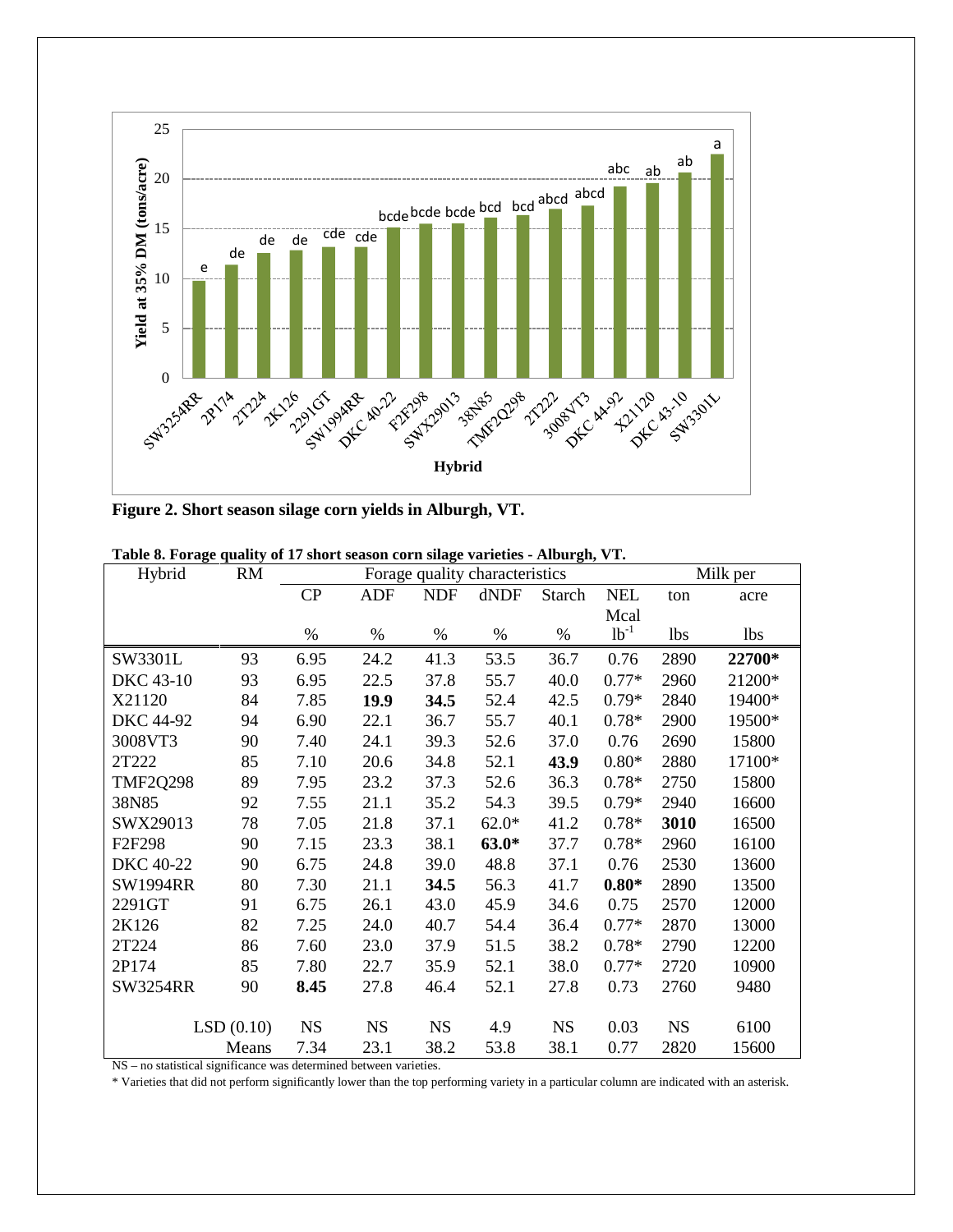No significant difference was determined between short season corn silage hybrids in Alburgh, VT for CP, ADF, NDF, starch, or milk per ton (Table 8). In Alburgh, the BMR variety F2F298 (Mycogen) had the highest 30-hour digestible NDF (dNDF), although not statistically significant from SWX29013 (Seedway). SW1994RR had the highest NEL, but was not statistically different from the varieties DKC43-10, X21120, DKC44-92, 2T222, TMF2Q298 (Mycogen), 38N85 (Pioneer), SWX29013, F2F298, 2K126, 2T224, and 2P174 (Mycogen). It was calculated that SW3301L, DKC43-10, X21120, DKC 44- 92, and 2T222 would yield the most milk per acre.

Figure 3 displays the relationship between milk per ton and milk per acre for varieties trialed in Alburgh, VT. The dotted lines dividing the figure into four quadrants represent the mean milk per ton and acre for the location. Therefore hybrids that fall above or to the right of the lines performed better than the average, and hybrids below or to the left of the lines performed below average. There were many varieties at the Alburgh location that ranked above average in yield and quality. Varietal selection should be based on the goals of the farm as well as data compared from multiple sites and years.



**Figure 3. Relationship between milk per ton and milk per acre for short season corn silage varieties grown in Alburgh, VT.** *Dotted lines represent the mean milk per ton and milk per acre.*